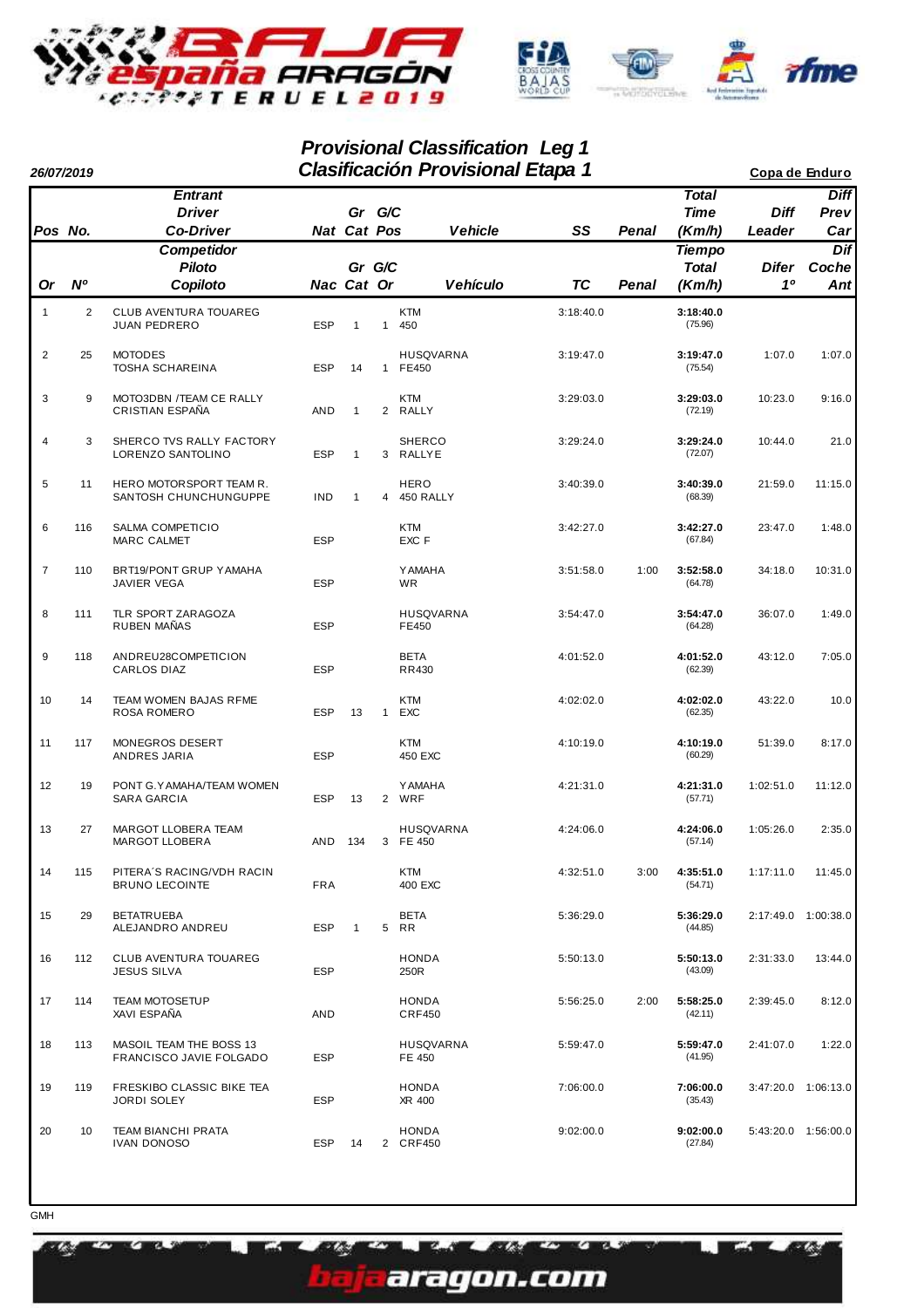

## **Provisional Classification Leg 1**

|                | 26/07/2019 |                                                      |            |            | Copa de Trail                |                        |           |       |                           |             |                     |
|----------------|------------|------------------------------------------------------|------------|------------|------------------------------|------------------------|-----------|-------|---------------------------|-------------|---------------------|
|                |            | <b>Entrant</b><br><b>Driver</b>                      |            | Gr         | G/C                          |                        |           |       | <b>Total</b><br>Time      | <b>Diff</b> | <b>Diff</b><br>Prev |
|                | Pos No.    | <b>Co-Driver</b>                                     |            |            | Nat Cat Pos                  | <b>Vehicle</b>         | SS        | Penal | (Km/h)                    | Leader      | Car                 |
| <b>Or</b>      | <b>N°</b>  | <b>Competidor</b><br>Piloto<br>Copiloto              |            | Nac Cat Or | Gr G/C                       | <b>Vehículo</b>        | TC        | Penal | Tiempo<br>Total<br>(Km/h) | Difer<br>10 | Dif<br>Coche<br>Ant |
|                | 141        | LA CASINERA/ BRT19<br><b>FRANCISCO JAVIE VEGA</b>    | <b>ESP</b> |            | <b>KTM</b><br><b>EXC 500</b> |                        | 4:14:23.0 |       | 4:14:23.0<br>(59.32)      |             |                     |
| 2              | 144        | <b>CLUB AVENTURA TOUAREG</b><br>MANUEL JIMENEZ       | <b>ESP</b> |            | FED                          | <b>HUSQVARNA</b>       | 4:17:22.0 | 1:00  | 4:18:22.0<br>(58.41)      | 3:59.0      | 3:59.0              |
| 3              | 140        | <b>DUBON RACING/BRT19</b><br><b>OCTAVIO BERTOLIN</b> | <b>ESP</b> |            | <b>KTM</b>                   | <b>KTM 530 EXC</b>     | 4:24:34.0 |       | 4:24:34.0<br>(57.04)      | 10:11.0     | 6:12.0              |
| $\overline{4}$ | 143        | <b>GRUPO JJCHORRO KTM</b><br><b>DAVID CHORRO</b>     | <b>ESP</b> |            | <b>KTM</b>                   | <b>ADVENTURE R 790</b> | 4:41:18.0 | 5:00  | 4:46:18.0<br>(52.71)      | 31:55.0     | 21:44.0             |
| 5              | 145        | TOP HIBRID AVENTURE TOUAR<br>FERNANDO DOMINGUEZ      | ESP        |            | <b>KTM</b><br><b>EXC 525</b> |                        | 7:02:00.0 | 18:00 | 7:20:00.0<br>(34.30)      | 3:05:37.0   | 2:33:42.0           |

a Ch

**ROM** 

EZ.

WA.

aragon.com

r m

٣n **PL-3**  ang.